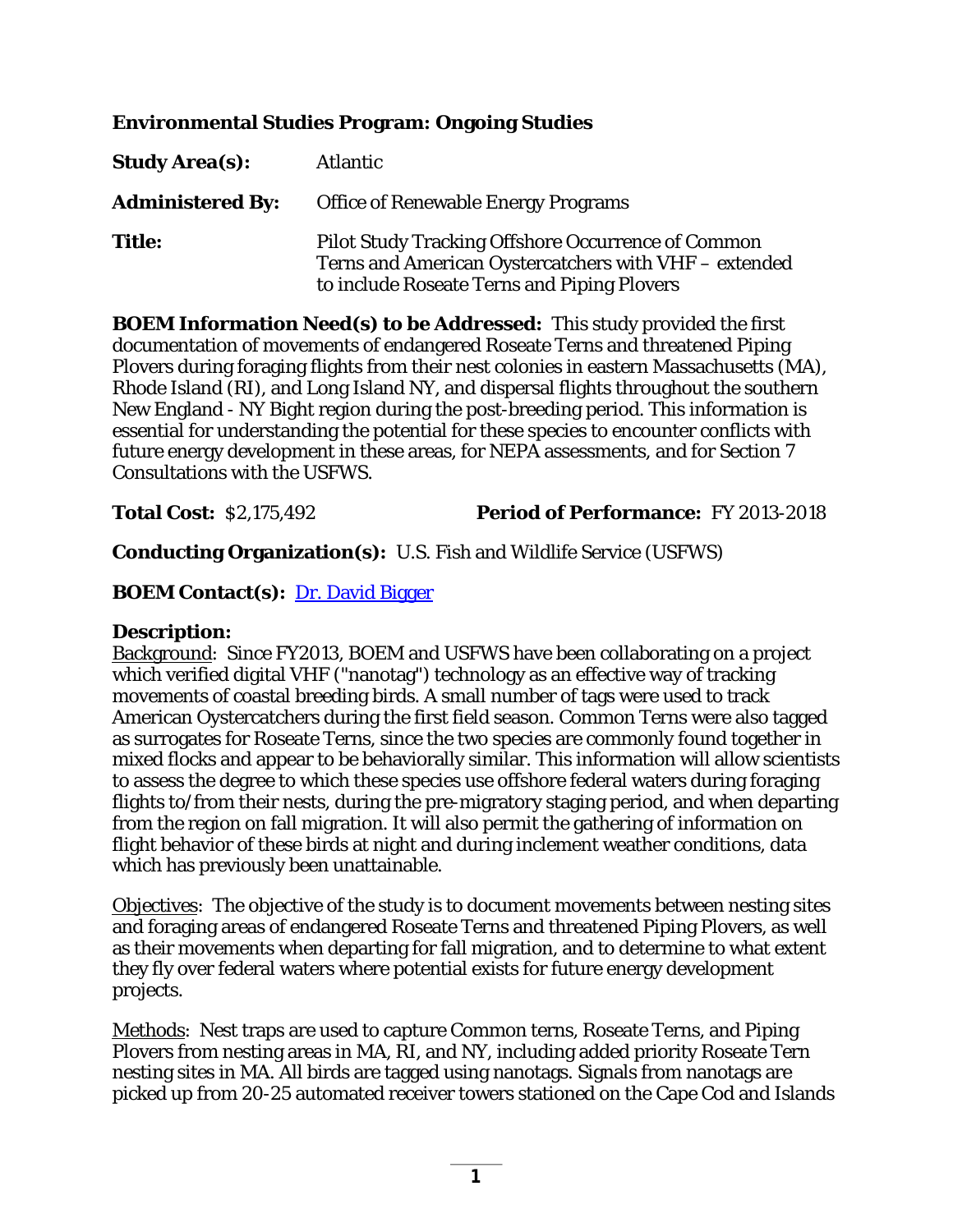region of MA and selected coastal and island sites within Rhode Island Sound, Block Island Sound, Long Island Sound, and adjacent waters of the Atlantic OCS.

During the 2016 field season, six additional towers will be strategically placed to expand coverage for study species, plus a total of 50 nanotags will be attached to piping plovers and 120 nanotags on common and roseate terns. The work will be coordinated with a new BOEM funded study "Tracking Movements of Threatened Migratory rufa Red Knots in the US Atlantic Outer Continental Shelf Water" which will establish 10 new telemetry towers in high priority coastal areas from New Jersey to Virginia. This expanded array will help identify the specific routes that tagged birds follow during migration, and estimate exposure of individual birds from known populations to multiple offshore wind energy areas along the Atlantic coast. Receivers are located so that signals can be received simultaneously from a minimum of two towers, allowing precise location of the birds detected when flying at or above rotor-swept altitudes (>25 m). These data will be used to construct the pattern of use of offshore waters.

**Current Status:** The interagency agreement was awarded in March 2013. Annual reports for the 2013, 2014, and 2015 are complete. The 2016 and 2017 field seasons were successful.

# **Final Report Due:** December 7, 2018

**Publications Completed:** Loring, PH, PR Sievert, CR Griffin, and CS Spiegel. 2015. [Using satellite and digital VHF Telemetry to estimate length of stay, home ranges, and](https://waterbirds.org/wp-content/uploads/Abstract-booklet-WbS-2015.pdf)  [habitat use of American Oystercatchers in coastal Massachusetts.](https://waterbirds.org/wp-content/uploads/Abstract-booklet-WbS-2015.pdf) Waterbirds 39th Annual Meeting. Bar Harbor, ME.

Loring, PH, PR Sievert, CR Griffin, and PWC Paton. 2015. Weather and time of day [influence post-breeding movements of Common Terns.](https://waterbirds.org/wp-content/uploads/Abstract-booklet-WbS-2015.pdf) Waterbirds 39th Annual Meeting. Bar Harbor, ME.

Loring, PH, PR Sievert, CR Griffin, R Janaswamy, and S Johnson. 2016. Tracking [Offshore Movements of Common Terns across the Southern New England Continental](http://www.bou.org.uk/bouprocnet/avian-tracking/)  [Shelf using Nanotags and Automated Radio Telemetry Stations.](http://www.bou.org.uk/bouprocnet/avian-tracking/) British Ornithologists' Union Proceedings – Birds in time and space: avian tracking and remote sensing.

Loring, PH., 2016. "Evaluating Digital VHF Technology to Monitor Shorebird and Seabird Use of Offshore Wind Energy Areas in the Western North Atlantic". Doctoral Dissertations May 2014 - current. Paper 761. [http://scholarworks.umass.edu/dissertations\\_2/761/](http://scholarworks.umass.edu/dissertations_2/761/)

Loring, PH, CR Griffin, PR Sievert, and CS Spiegel. 2017. Comparing Satellite and [Digital Radio Telemetry to Estimate Space and Habitat Use of American Oystercatchers](http://www.bioone.org/doi/abs/10.1675/063.040.sp104)  *(Haematopus palliatus*[\) in Massachusetts, USA.](http://www.bioone.org/doi/abs/10.1675/063.040.sp104) Waterbirds 40 (sp1), 19-31.